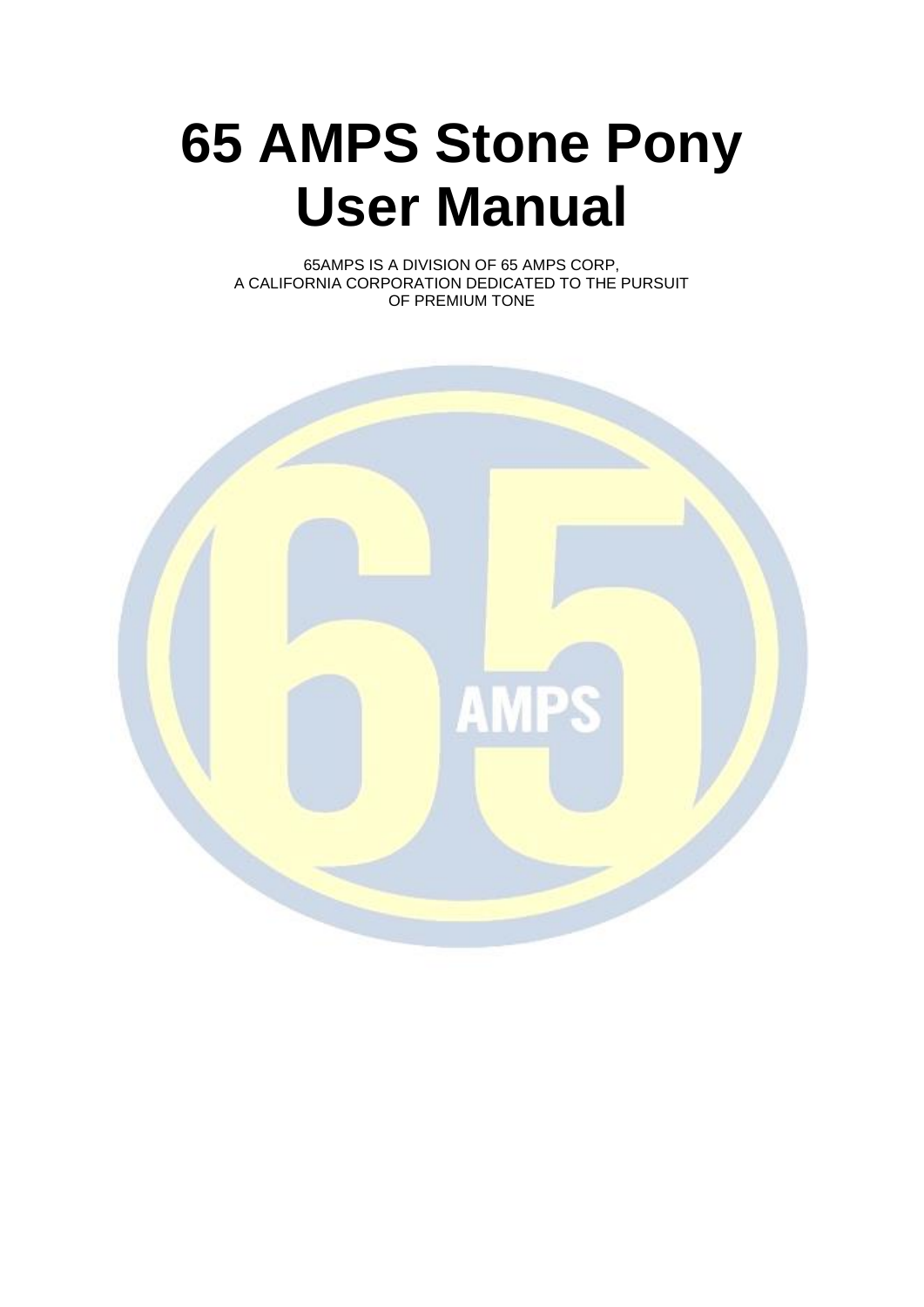# WELCOME TO THE **65 AMPS Stone Pony** Experience!

*We have gone to great effort to create the ultimate responsive and expressive guitar amp. The 65- Stone Pony is completely hand-wired with the highest quality and select choice of transformers, components and speakers.*

#### **GENERAL DESCRIPTION OF THE 65-Stone Pony AND ITS CONTROLS:**

The **65-Stone Pony** utilizes the EF86 tube on the input then feeds into a 12AX7/ECC83 driven tone stage with **BASS** and **TREBLE** tone controls. There is a **MASTER VOLTAGE** that can be switched on or off, giving the choice of a complete "non-master" type circuit or more output and gain control when engaged, from full stage volume to practice levels.

The **BUMP** controls serve as a mid-range / gain boost, offering a completely different pallet of tones. It can also function as a foot-switchable lead boost.

The **BUMP** function operates both with the **MASTER VOLTAGE** on or off. The Stone Pony offers crystalline clear jangle (**BUMP OFF**) to screaming fat midrange (**BUMP ON**) to high-gain preamp distortion scooped crunch with the **MASTER VOLTAGE** engaged (and **BUMP OFF**).

#### **FRONT PANEL:**

**HI & LO INPUT** – For powerful clean tones, try the **LO** input and turn up **VOLUME** to "5 to 8" with the **BUMP OFF.** Great chime with single coil pickups.

**VOLUME** – Main input volume. With **MASTER VOLTAGE** disengaged, this control sets the amps overall volume and gain, non-master style.

**TREBLE & BASS** – The tone stage. Higher levels of **BASS** and **TREBLE** and lower **VOLUME** will give serious jangle tones. As you increase the **VOLUME**, you can decrease the **BASS** and **TREBLE** levels to bring in more midrange and overdrive. These controls decrease in effect when the **BUMP** circuit is engaged.

**BUMP ON/OFF SWITCH** – Engages and disengages the **BUMP** circuit. This function is footswitchable with the footswitch jack on the rear panel.

**BUMP TONE** – Allows additional tone shaping of the **BUMP** circuit and increases or decreases the level of treble.

**BUMP LEVEL** – A 6-way rotary switch that allows for different levels of **BUMP** tone. Set at "1" , **BUMP** function adds mid-range and gain. As the **BUMP** increases from "2 - 6", the **BUMP** level is increased. As you increase the level up to "6" there is a significant level of midrange gain boost.

**MASTER VOLTAGE** – This control can serve in different ways. If you wish to use it to decrease your volume to a comfortable level, dial up your sound first, then engage the **MASTER VOLTAGE** with the **ON / OFF** switch and set to desired level. You may need to adjust the tone controls slightly, increasing **TREBLE** to compensate for the **MASTER VOLTAGE** and significantly lower output levels. If using the **MASTER VOLTAGE** for high-gain preamp distortion, engage **MASTER VOLTAGE** and set to lower levels (around "2 - 3" to start. Turn up input **VOLUME** to a higher setting ("8 - 10"). Adjust tone controls. For more fat midrange introduce the **BUMP** control.

**MASTER ON / MASTER OFF** – Engages or disengages the **MASTER VOLTAGE** circuit. In the **OFF** position, the **MASTER VOLTAGE** is entirely out of the circuit and the amp is purely "non-master".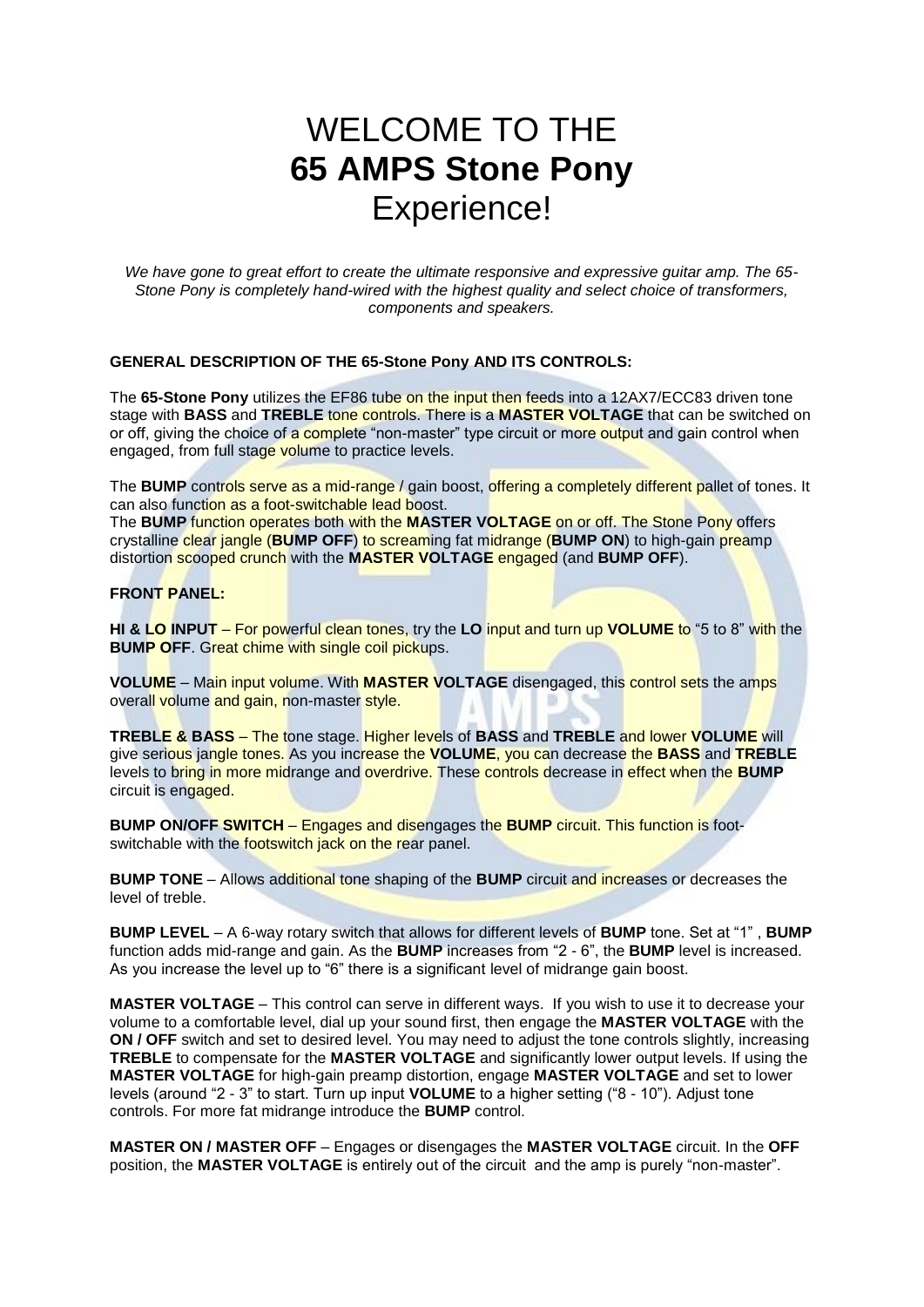**ON / STANDBY** – Switches the amp from "**STANDBY**" to functioning "**ON**". Best turn the AC power switch to "**ON**" first and wait about 30 seconds before turning **STANDBY** to "**ON**". This will prolong tube life. When turning the amp off, switch AC power to "**OFF**" first. This allows the power to drain out of the amp circuit.

**INDICATOR** – Indicates amp power status. If this light does not come on when switching on the amp, double-check your AC power source or check to see if the **MAINS FUSE** is blown.

**CAUTION: UNPLUG THE AMPLIFIER FROM AC POWER BEFORE CHECKING THE FUSE!!!** If the fuse is blown, this indicates either a problem with your AC source or with the amplifier.

**ONN / OFF** – The AC power **ON / OFF** switch.

**REAR PANEL:**

**FOOTSWITCH** – this is a mono jack that activates the **BUMP** circuit.

**IMPEDANCE** – all 65 Amps 212-Combos and Extension Cabinets are wired for **16-ohms** (two 8-ohm speakers in series / 2x12 or one 16-ohm speaker / 1x12). If using two 16-ohm cabinets, set **IMPEDANCE** to **8-ohms**. Always be sure to match the impedance of this amplifier with the impedance of the speaker cabinet you are using. The Stone Pony is switchable between **8** and **16 ohms**.

**SPEAKER OUTPUTS** – Two speaker outputs in parallel.

**H.T. FUSE (SLO-BLO)** - This slow-blow type fuse is in line with the DC voltage in the amp (**H.T.** stands for "High Tension"). When the **H.T. FUSE** blows, it is typically a sign of a bad power tube. Correct amperage of the **H.T. FUSE** is written on the chassis.

**MAINS FUSE (SLO-BLO)** - This slow-blow type fuse is connected to the AC primary side of the Power Transformer. Correct amperage of the **MAINS FUSE** is written on the chassis.

#### **CAUTION – NEVER USE A FUSE WITH A HIGHER AMPERAGE RATING. NEVER REPLACE A FUSE WITH ALUMINUM FOIL OR OTHER CONDUCTIVE MATERIAL. DOING SO IMPOSES EXTREME DANGER, POTENTIALLY DAMAGING THE AMPLIFIER AND VOIDS WARRANTY.**

**TUBES:** (from left-to-right looking from the rear)

| <b>PRE-AMP TUBES:</b> | EF86 - 12AX7 (ECC83) - 12AX7 (ECC83) |
|-----------------------|--------------------------------------|
| <b>POWER TUBES:</b>   | 7591 – 7591 (brand: JJ Electronic)   |
| <b>RECTIFIER:</b>     | 5AR4                                 |

This amp is cathode-biased and requires no internal bias adjustment when replacing the 7591 power tubes. You can use any brand of 7591 tube in this amp. However, after extensive experimenting with the current production tubes, our favourite 7591 tube for this amp is from the JJ brand.

**IMPORTANT:** We recommend a qualified technician for re-tubing. Tubes using the same size socket can have very different wiring configurations and voltages. Placing the wrong tube in the wrong socket can cause damage to the amplifier and the tube.